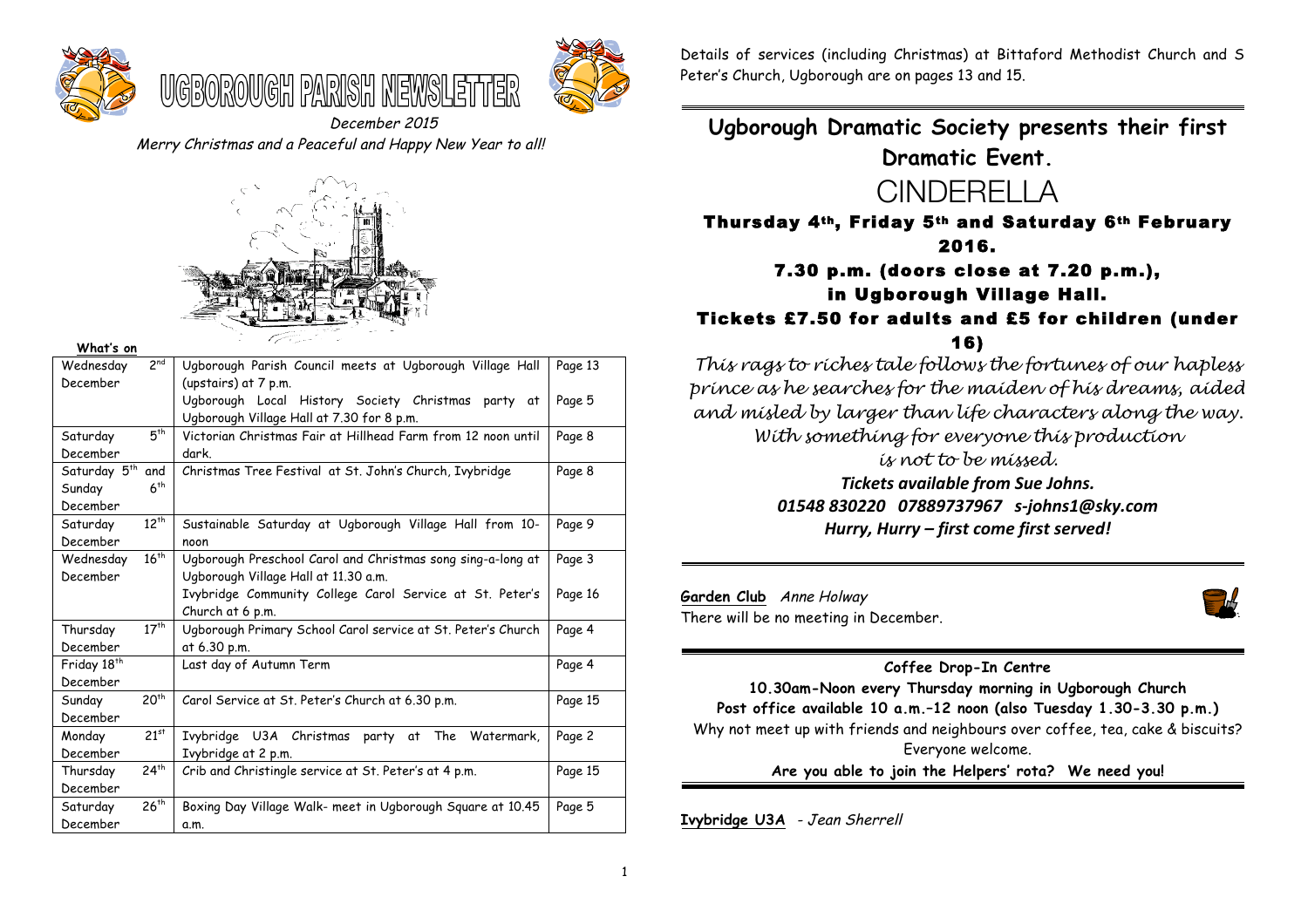The Ivybridge U3A will hold their Christmas Party at the Watermark at 2 p.m. on Monday December 21st.

# **Erme Valley Riding for the Disabled -** Peggy Douglas (tel. 07882286421, or 01752 894358.)

It is the time of year to thank all our many volunteers and

supporters from the Parish and to wish them Compliments of

the Season. …… and if anyone else feels they can help in any way at all please contact me.

We are seriously fed up with the rain! It makes life more difficult in so many ways.

We are running the draw at the forthcoming Crux Fair at Rattery on November  $28<sup>th</sup>$  and  $29<sup>th</sup>$  - this gives us the opportunity to set out our stall, meet people and discuss our work. We are still looking for paid Yard Staff – again contact me if you are interested- 07882286421

# **Ugborough and Bittaford Pre- School**-(incorporating breakfast club and after school club) Catherine Gwynne

We enjoyed a variety of themed activities in November: preparing our poppy picture for the Ugborough Church Remembrance Service, and recalling the sights and sounds of bonfire night by "popping like a firework" with Mervyn and creating firework pictures. We have been tying our activities in with our curriculum focus of mathematics through counting, problem solving and measuring. And it's all about healthy living and child development at our drop in morning on 25<sup>th</sup> November, with health professionals and Children's Centre staff on hand for advice and a chat. We are looking forward to Christmas, kicking off with our Soup Stall at the Victorian Fair (Martha will be 1 year and 12 hours old this year!). We will be treating our children to a magical trip to meet Santa on the South Devon Railway on the last day of term.

The Pre-school children and Ugborough School Foundation Class children would like to invite you to join us for a sing-a-long of carols and Christmas songs on Wednesday 16<sup>th</sup> December at 11.30 a.m. prompt in the Village Hall. Afterwards, there will be tea, coffee and mince pies. We have decided to have a collection for St Luke's Hospice and encourage the children (and visiting grownups) to dress in a Christmas jumper, the more ridiculous the better!

# **Annual Poppy Appeal -** Francis Douglas

This year £467 was raised in the Ugborough Parish for The Royal British Legion Poppy Appeal. Individual collecting points have been informed of the totals raised on their premises. In addition to this, the Sunday Remembrance service was well attended and the collection raised further monies for service charities.

### **The Beacon Federation -** Executive Headteacher - Mrs. Jane Byrne Ugborough Primary School.

The very much appreciated Harvest celebration at Hillhead raised £87.80 towards the crisis in Syria appeal. Our Poppy Appeal raised £45.45. We have very recent supported Children in Need with a mufti day which raised £95.77.

The children also supported the Shoebox Appeal. Thank you to children an parents for supporting these events so generously.

The lead up to Christmas has started and children and staff are preparing for the Carol Concert at Church on  $17<sup>th</sup>$  December starting at 6.30 p.m. We hope to see you there.

Take a look at the new website for the Federation which has been complete renovated and will be regularly updated.

The last day of this term is Friday  $18<sup>th</sup>$  December and Spring Term starts c Wednesday 6<sup>th</sup> January.

Happy Christmas and a peaceful New Year from all at the School

**Beacon Federation Governors- Vacancy for a Governor** Sue Roberts, Chair We currently have one vacancy. Staff and parents are already well-represented on the Governing Body so in this instance we are seeking to recruit someone from the local or wider community.

If you are keen to share the responsibility for the strategic direction of Ermington and Ugborough Schools and ensure the continuing development of the Federation we would love to hear from you. Experience in Public Relations or Publicity/Marketing would be particularly relevant to this appointment but other skills would also be welcomed. The governors believe passionately that every child deserves the best possible education during their primary schooling.

We meet monthly, serve for a 4-year term and are a mix of parents, members of staff and people from the wider community. You do need to be able to visit the schools during the day from time to time.

If you would like to find out more about being a governor or to discuss this informally with one of us please contact the school office at Ermington (01548 830459) or Ugborough (01752 8924890) or email admin@ermington.devon.sch.uk before Friday 11<sup>th</sup> December 2015. Thank you

The Forge, Lutterburn Street is available to let from the first week in December.



3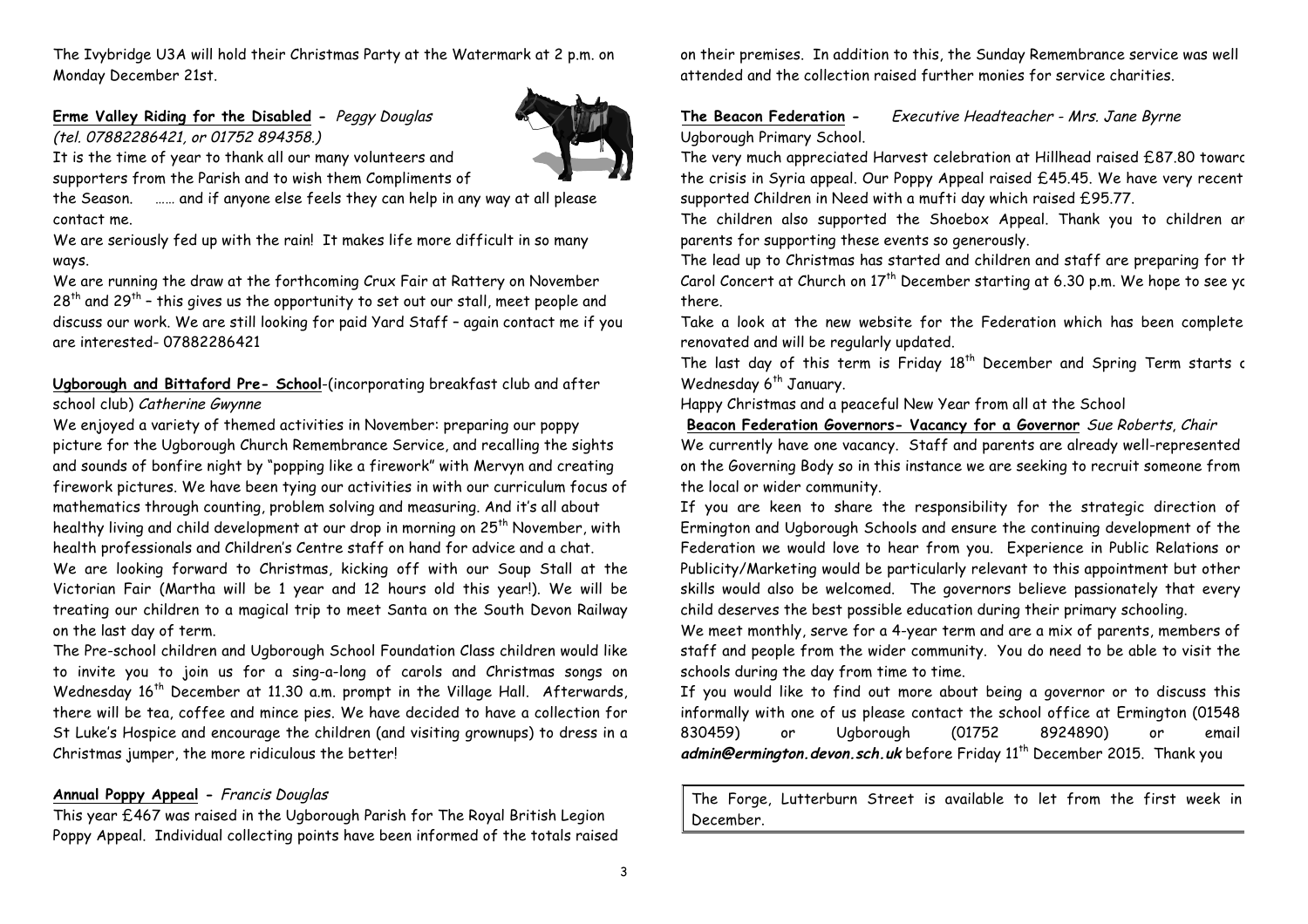Fully furnished self-contained studio apartment. Gas central heating. Short or long lets considered.

Contact Nicky or Owen Davies- call 07967180872 or 01752 895565=

#### **Ugborough Parish Walking Group-** Merryl Docker

Hello. Is there anyone out there? Just lately walking group numbers have dwindled and the past few months no one has turned up for a walk with us on the first Sunday of the month, so we are going to give the first Sunday of December a rest. However, we will be meeting for our traditional BOXING DAY refresher! Please bring your friends and family (furry friends too), wearing your new jumpers, hats, scarves etc to show off to one and all. We will have a much needed leg stretch on Boxing Day, meeting in the square at 10.45 a.m. for a stroll, chat and some fresh air in our lovely Ugborough countryside. No doubt followed by a refreshing toast to Christmas in one of our great pubs. We are looking forward to seeing you. Maybe next year we will just have a few walks to see the primroses, bluebells or just some random walks to suit demands. Please get in touch to let us know what you would like from a local walking group: Tom Holway (01752 941872) or Merryl Docker (01752 893651). Have a great Christmas, see you on Boxing Day!

#### **Ugborough Local History Group -** Merryl Docker

Our members will now be aware that our festive annual party has had to be moved to Wednesday 2nd December, 7.30 for 8 p.m. in Ugborough Village Hall. Local musicians "The Greenwood Consort" will entertain us with traditional seasonal songs and music from the past. Please bring along either a plate of food to share (savoury or sweet, the choice is yours) or a bottle (soft drink or something stronger). Our party night has always been great fun, this year we are really looking forward to such talented local musicians  $\sim$  do come and join us. There will be a charge of only £3 on the door to cover expenses. Please let me know if you would like to join us, it is not a ticketed event, but I would like to know numbers: Merryl Docker 01752 893651 or **merryldocker@yahoo.co.uk** ~ see you soon.

### **Davenport Lifehouse**- Anita Slade

Davenport Lifehouse is a charity that supports the homeless in Plymouth, unlike the stereotypes that exists around the homeless, these are ordinary people who because of life events find themselves homeless maybe due to mental health problems, losing their job or relationship breakdown many are ex service personnel. We are collecting toiletries for the hostel the sorts of things needed are unused razors, shampoo, sanitary products, toothpaste and toothbrushes, soap etc. So if you are clearing out your bathroom cabinet in preparation for Christmas please can

you donate your unwanted products to this good cause I will put a box at USS for any donations. Thank you for your support

#### **Rainfall at Shellwood Hill** George Arnison

During October I recorded 99mm (just under 4") of rain at Shellwood Hill. Compared with the preceding four years ... 179mm in 2014; 244mm in 2013; 182m in 2012 and 123mm in 2011....this was a pretty dry month, and drier than both th July and August.



# **Beryl's Bookworms** -Anne Holway

#### **The Taxidermist's Daughter by Kate Mosse**.

This is a gothic murder mystery novel set in West Sussex in 1912. The Author's description of the area is well observed as this was her native county.

Connie, the central character has a lot on her plate. Her father became drunkard due to the loss of his thriving avian museum and ensuir bankruptcy. Connie suffered severe memory loss 10 years previously due to a fall and was constantly trying to piece together fragmented flashbacks. The stor begins when a young woman's body is washed up close to the family home with wir around her neck.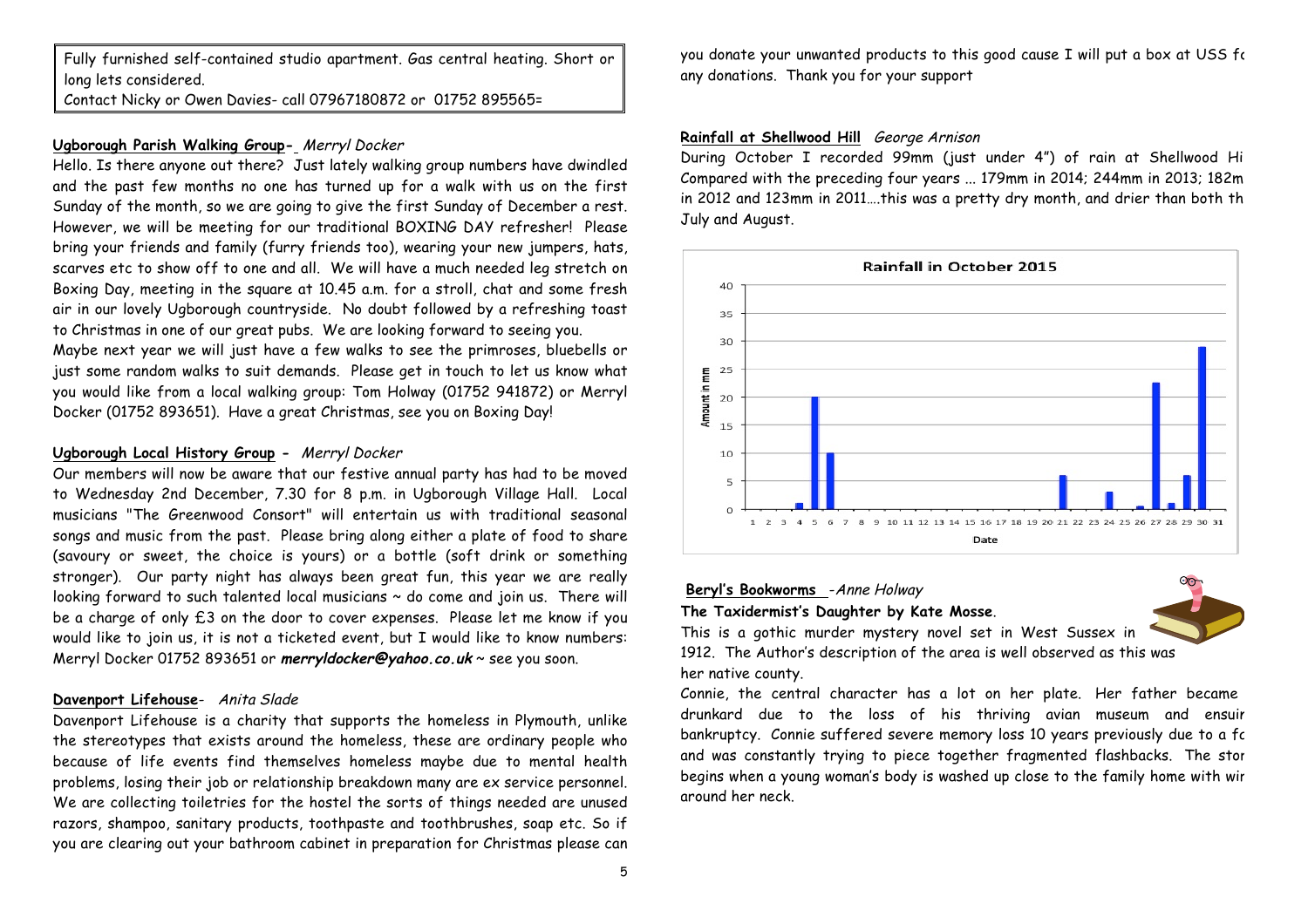Mosse's writing is very atmospheric and the plot a real page turner but many of us felt it didn't reflect the era. Some of us were fascinated by the intricacies of taxidermy while others preferred to skip over the gory details.

Generally we felt that it was a good read with marks ranging from 4.5 to 2.5 out of 5. Our next book will be 'A place called Winter' by Patrick Gale and this will be

reviewed at our January meeting.



**Your Stars Tonight**. I appear to be an innocent bystander in a maelstrom of theatrical activities. The steamed dietor is duetting with a replay loop of "Someday my prince will come" but probably he is still waiting for the Tuesday bus to Ugborough. I open my wardrobe to

find a blowsy gown that might befit a Downton ballroom night out along with bejewelled high heel shoes. And then this morning the postman asked me to sign for a parcel containing a tiara. I wonder if the steamed dietor is tiring of the simple life in the country and intends to head off for Kensington or are these portents of the Ugborough pantomime?

I idly consider the theatrical possibilities of a pantomime script based on the life on an aspiring stargazer in Ugborough. Every day he dreams of glittering star clusters, swirling galaxies, ghostly nebula and the ever changing moon and planets but is trapped in a world of never ending rain where all becomes a soggy grey mist.

But then I cheer myself up - if people can play Fantasy Football then why not fantasy star gazing? And so this month I will dream of standing at midnight gazing up at a velvet black sky spangled by a myriad stars.

In the south the belted hunter Orion appears over the horizon and in the next few months he hauls himself upright and by Christmas he will be striding eastward in pursuit of his prey. Just above and slightly to the right is the V of stars that makes up the constellation of Taurus, the Bull, with Aldebaran as its baleful glowering eye. This enormous red giant of a star (its radius is 40 time larger than our sun) glows a distinctly orange in the winter sky. Then there is always the pleasure of spotting the seven sisters – the tiny cluster of stars that makes up the Pleiades - and even low power binoculars reveal scores of brilliant blue white stars that have been freshly minted over the last 20 million years.

For real enthusiasts, just above the lower horn of Taurus is a faint patch of light that is Messier Object M1 – otherwise known as the Crab Nebula. This is the blasted fragments of a supernova that flared for a few months in 1054 as a bright new star before fading into its current hazy obscurity. It was recorded by Chinese and Arabian astronomers but in Britain we were perhaps distracted from our astronomical studies by numerous invasions of Danes and other assorted Vikings.

At the centre of the nebula is a weird pulsar star which emits a huge burst of energy every 33 milliseconds - when it was first found in the 1950's it was thought we had tuned into alien messages. Then I hear that song again "Someday my princ will come" and the steamed dietor appears out of the dark bearing a cup of ho chocolate and a shortbread biscuit. Fantasy indeed.

#### **Operation Christmas Child: Shoeboxes to Overseas Children** – Jane Hooper

Thank you all for your wonderful shoe box contributions again this year. Joe and happily collected a total of 21 beautifully and thoughtfully filled shoeboxes from St Peters church and the school, and they are being shipped off to a variety c countries overseas in time for children to receive before Christmas. So thank you so much, for your kindness and generosity.

It seemed to highlight the importance of thinking of others with the horrendous events in Paris happening the same weekend as we packed up the boxes. It real does bring home how lucky we are to live in such a safe and wonderful part of th world that we do.

Looking ahead to next year, I wondered if there was anyone that lived in the village that would be happy to act as an alternative, but only occasional, drop-of point to the church? Now that we live out of Ugborough it posed a couple c problems to some (totally understandably) when it came to dropping off fille shoeboxes somewhere other than the church this year. It would be great if ther was someone's door that could be knocked on - and from which I could then collect the next day. Please drop me an email if you are able to help. Many thanks again and have a wonderful Christmas.

(**christinajanehooper@yahoo.co.uk**)

## **Victorian Christmas Fair**

on Saturday 5<sup>th</sup> December at Hillhead Farm, Ugborough From 12 noon until dark Roast chestnuts and marshmallows on the open fire Farm animals Christmas trees Mulled wine and cider Trade stands Free entry- just bring Christmas spirit

**Christmas Tree Festival -** Vicki Chalmers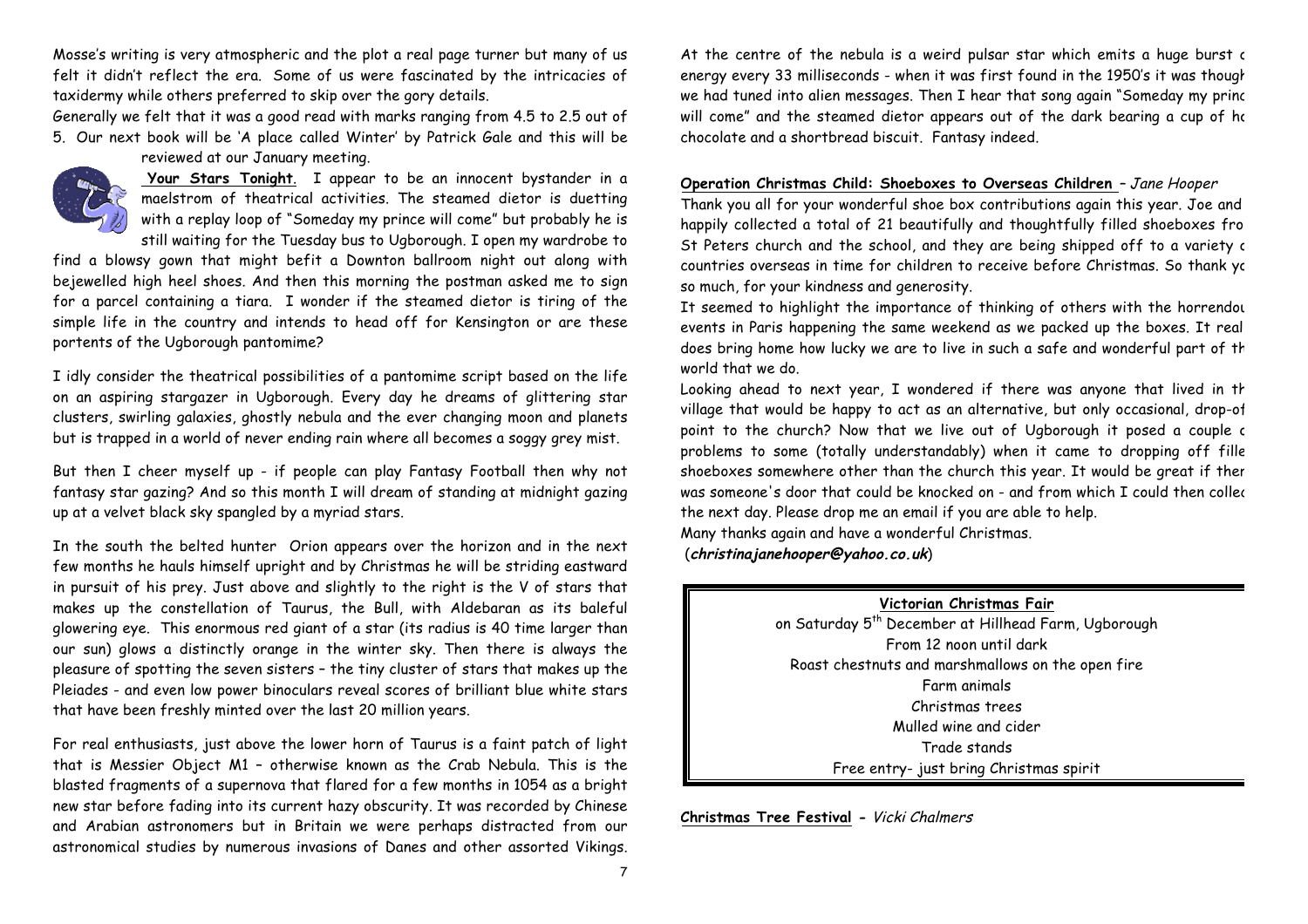St John's Church in Ivybridge is holding a Christmas Tree Festival  $5<sup>th</sup>$  and  $6<sup>th</sup>$ December. We are raising funds for the upkeep of our church and hope that the Christmas Tree Festival will be a popular venue for the start to December and Christmas. The festival will be on all day both days, with soup and bread lunches and teas coffee and mince pies. Also a seasonal bake sale, raffle, craft activities for the children. Entrance will be £1 by a lucky number programme.

On Sunday at 7 p.m. we are having the GNO ladies choir singing ... Tickets £5 to include cheese and wine.

#### **Buckfastleigh Pantomime Group presents -'Freezing'**

After a short enforced absence, the Buckfastleigh Pantomime Group is back and is proud to present their latest sparkling production to kick off the festive season! The show kicks off at 7 p.m. on Thursday  $10^{th}$  December (Doors open at 6.30 p.m.) at Buckfastleigh Town Hall (Bossell Road, Buckfastleigh, TQ11 0DD) and continues until Saturday  $12^{th}$  December. There are also planned matinee shows from 2 p.m. on Saturday  $12^{th}$  and Sunday  $13^{th}$  December.

Tickets- £7.50 for adults, £4.00 for concessions, family ticket (2 adults and 2 children) for £19.00 from Cocoon in Fore street, Buckfastleigh (07912 887474). For further information, see the Buckfastleigh Panto Pages on Facebook.

#### **Ugborough Sustainable Saturdays** Sarah Scanlon

Next Sustainable Saturday- December 12<sup>th</sup>

It has been a very busy time at USS lately and now is a perfect time to come and get some yummy food and start buying those individual gifts that cannot be found in the shops. Please join us in the run up to Christmas. You are guaranteed a warm welcome.

Coming up in the future we will be looking for you to showcase your artistic talents, as we would like to produce a reusable calico shopping bag that sums up the ideas behind a local sustainable market. Anyone can enter so please come and pick up more information and entry forms at the next couple of markets.

The latest USS AGM minutes can be found on the village website under the USS section. Happy Christmas shopping!

#### **Chenobyl Children's Lifeline- Host Families Required –** Ian McClure

Would you like to host two lively ten-year-olds from Belarus in the summer? The Totnes and South Hams Link of national charity Chernobyl Children's Lifeline is once again inviting a group of youngsters from the area most affected by the explosion at the nuclear power plant 30 years ago to spend a month in the Devon countryside in a healthy and loving environment.

Hosts have the children for two weeks, after which they spend a further tw weeks with another family. Two or three activities a week are arranged for th group (e.g. visits to Woodlands) so they are not with their host families the whol time.

If you are interested in hosting or would like to help in any other way pleas contact Link chairman Sue Wyeth on 01548-821201. We are always looking for relief drivers, donations of clothes and offers of gardens for picnics and parties! More information about the work of Chernobyl Children's Lifeline can be found c our website **ccll.org.uk/totnes**

### **SPORTS REPORT -** Janner Motson **THE STARS COME OUT**

No, not an attempt to usurp Ugborough's Patrick Moore, but the introduction 1 the star-studded Ugborough Sports Review of the Year, held this year in th hospitality suite of the Dave Privett Etihad Grandstand at Uggie Park. The glitterati of local sport and celebrity filled the banqueting facility for the annu awards.

Reviewing the great moments Sue Barker-Johns highlighted the bare-Body Surfing team at the Polzeath Challenge; the round of 69 from John Parham in the Wrangaton Open (he also did well on the last 9 holes); the un-conquering cricke team and the Badminton Club, now in their 64<sup>th</sup> season with only one racket.

However, it was the Uggies that won Team of the Year following the near-Cup Runn that ended in the  $27<sup>th</sup>$  minute of stoppage time against Melchester Rovers whe Roy Race bagged a hat-trick in the dying seconds. There was a surprise for a when Tom Holway was awarded a Lifetime Achievement Award for trying to get football pitch at Moorhaven.

In the individual competition, commendation went to Sarah Scandalous for comir 4<sup>th</sup> out of 3 in the Big Ugborough Bake-Off; but the main award went to Stev Hughes for the  $19<sup>th</sup>$  straight year for his football and beach volleybe prowess....strangely this coincides with his  $20<sup>th</sup>$  anniversary as the Chair of th Selection Committee so double the party all round.

#### **ARTS ADVERT**

Watch out for these stories coming up in the new Arts Supplement to th Newsletter:

In December Janner Street-Porter exposes corruption in the bidding competitic to hold the 2015 Christingle. In January, she takes an in-depth look at the lates in cutting edge art at the Ugborough Primary School Anamorphic Illusior exhibition. February sees a review of the latest Lutterburn Shakespear Company's 'Cinderella' at the Village Hall, where rumours of prima donna leads an parties behind the scenes threaten to cancel the performance after only 3 nights.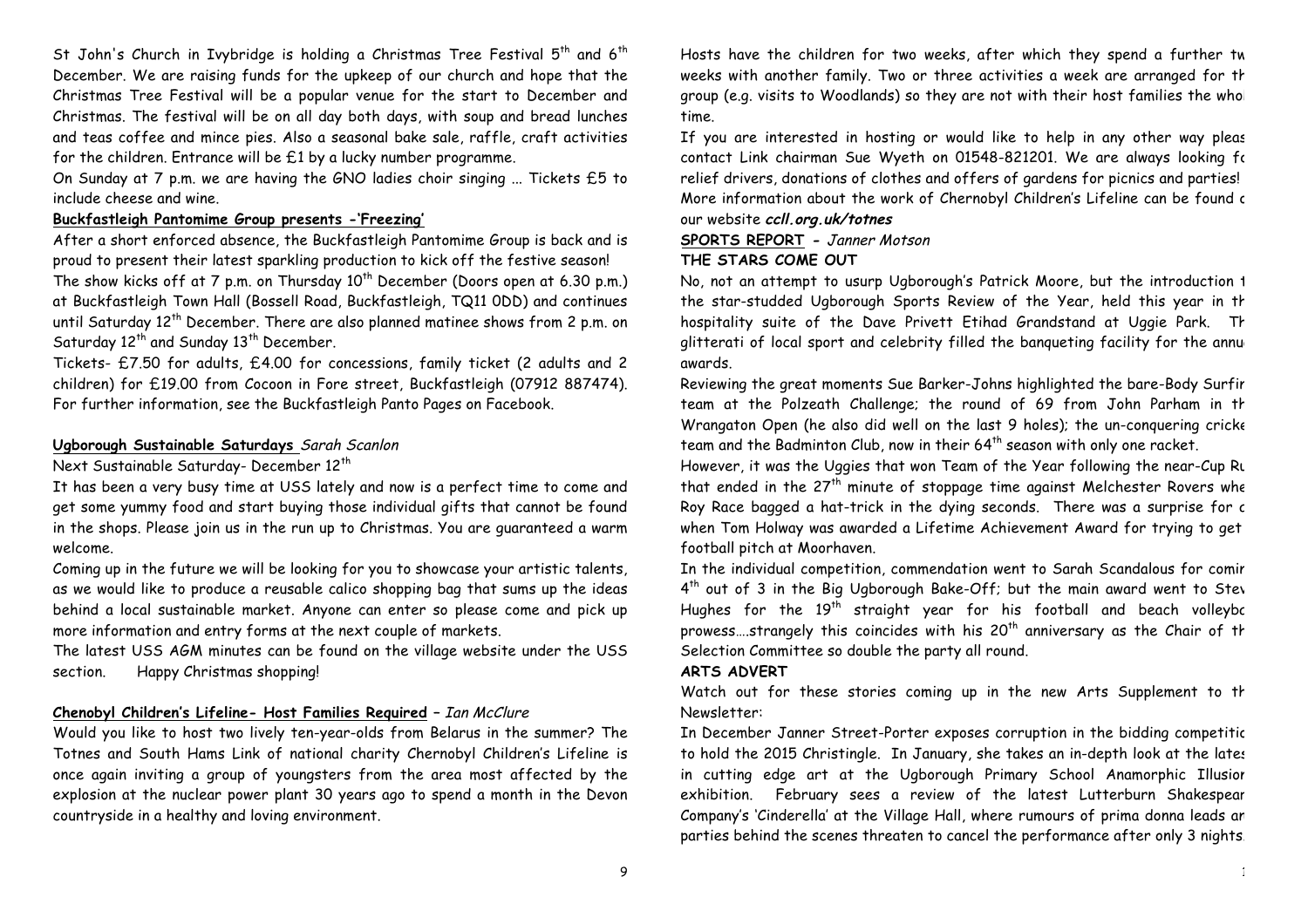You can get these and more for free in the new, exciting, tear-away and probably non-existent Arts Supplement.

#### **Ugborough Village Hall -** Stafford Williams

#### Lots to report this month:

SHDC has initiated a consultation on future alcohol licensing policy and the key changes are: an increase to 15 Temporary Events Notices (TEN) per year, with the maximum duration of 1 being no longer than 168 hours and TENs to cover no more than 21 days of the year. The maximum number of people at a TEN event to be 500 persons and a minimum time between TENs shall be 24 hours. This information is important if you intend to run a bar at an event in or from the Hall.

Preparation for the Panto will involve potential disruption from Christmas onwards and if you wish to hold an event in January and February please check the information from the booking secretary Philomena Jones.

A reminder is required for groups to clean up after themselves each day and that the freezer is not intended for long-term storage, which may preclude others using it. Please consider others who come after you when using the Hall.

The broken lock on the toilet door is a priority fix, but at time of writing the committee is waiting on the chap to come with a new lock. The light is now fixed after a bulb had broken in the socket.

**SeaMoor Children's Centre -** Vicky Rawlings Call 01752 896356 to book a place **Every Tuesday-** Messy Play at The Den, South Brent Primary School (9.45 – 11.15 a.m.). Suitable for under 5's and their families. .

**Every Wednesday-**0-18 months group at the Children's Centre (1 – 2.30 p.m.) **Tuesday 8th December -** Christmas Party with Elfic the Jester 10.15 a.m. at The Watermark. Join the Children's Centre staff at The Watermark for a Christmas Party with Elfic the Jester. Open to all families with children age up to 5 years old. It's FREE but donations would be welcomed. (**This is open to pre-schools also) Monday 14th December-**Soft play session at Endsleigh Garden centre -1 – 2 p.m. Open to all families with children aged up to 5 years old £2 per child. Under 1's FREE

**Ugborough Parish Council** Clerk: Sarah Woodman 01364 661127

email: ugboroughpc@yahoo.co.uk Website: **ugboroughparishcouncil.org**

**The November Parish Council Meeting** started on a sad note, as Councillors stood for a minute's silence to remember John Fox, who was a Parish Councillor for many years and will be sadly missed.

**Highway matters** dominated much of the meeting, including:

- Speeding cars along Wrangaton Road causing a hazard to other road user. including horse riders
- Overgrown vegetation below Beacon View, which DCC Highways have bee asked to clear
- A TAP grant application for an interactive speed sign, which may be share with neighbouring Parish Councils. (A TAP application is also being submitte for a defibrillator for Bittaford)
- New signage to slow vehicles speeding along the A3121 at Ludbrook and hopefully, a queue warning sign at the entrance to Ugborough from Ware
- Contact details to report highway faults. General information on roads an transport is available at **https://new.devon.gov.uk/roadsandtransport/**. To report a problem, use **https://new.devon.gov.uk/roadsandtransport/reporta-problem/** or call 0345 1551004
- Support for the proposed extinguishment of part of Footpath 29, which enc on the A38 slipway
- The Community Lengthsman scheme. Highway works have been identified an Councillors will be meeting with DCC Highways to decide which works our Lengthsman will undertake.

**The Neighbourhood Development Plan** has been developing its theme-based approach, concentrating on its housing policies. Have a look at the website **www.ugboroughplan.org to track its progress**.

Ivybridge is consulting on its Neighbourhood Plan and some of its proposals me affect Ugborough residents – go to http://www.ivybridge.gov.uk/localinformation/neighbourhood-plan for more details.

Planning applications poured in over the last month. Parish Councillors supporte the: Widened vehicular access at Binwell Cottage, Filham; Change of business us at Unit 1 Wrangaton Business Park; Osteopathic practice at Key Cottage, The Square, Ugborough; Pitched roof to garage at 2 Lanteglos Close, Bittaford; and th two agricultural buildings at Cutwellcombe Farm, subject to a condition restrictir usage to agriculture, and not residential or industrial. A neutral response was given to the proposed extension at Palk Cottage, Ware Hill, Ugborough. Finally abjections were raised to the: Proposed refreshment hut at Station Cros. Wrangaton as it was an inappropriate location and traffic hazard; and the mobil home at Cheston Cottage, Wrangaton, which was too far from the main house an should not be used as a separate dwelling.

**Information & Advice Surgeries** are being held by Devon Communities Together, and they can provide advice and information 'On what matters to our communities' – drop in to the Ashburton session from 2-8pm on Monday 8 February. SHD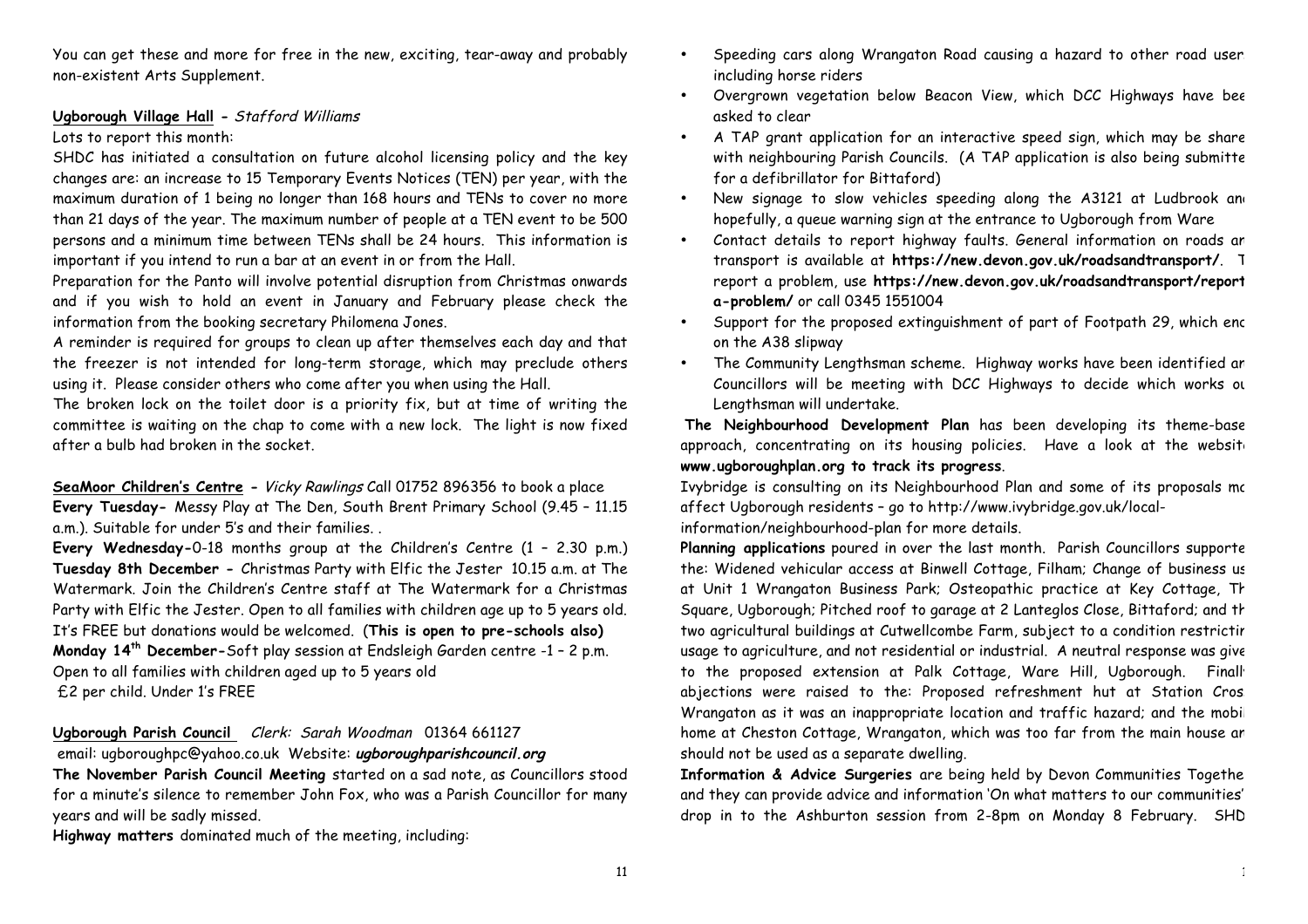Locality Officer Tim Pollard is also regularly visiting the area to 'help & give advice on a range of Council services' – look out for posters advertising his next visits.

**The Ugborough Parish Emergency Plan** is being prepared for events, such as: 'Flooding, Severe storms, Snow, large scale evacuation due to a major event, e.g. major fire, pollution incident, a pandemic health threat and loss of communications'. The purpose of the plan is to provide a self-help response, particularly shelter, during any emergency affecting the community, when the normal emergency response provided by the Emergency Services and the Local Authorities is delayed, because of the scope and nature of the emergency. If you can offer any help, please contact the Clerk.

**Christmas** is just round the corner, and the Parish Council has contributed to the festivities by funding Christmas lights at Ugborough Church, Bittaford Methodist Church and Bittaford Community Hall. Thank you, Cllr Johns, for arranging Christmas trees for Bittaford and Ugborough. Merry Christmas!

The next Parish Council Meeting will be on Wednesday 2<sup>nd</sup> December, starting at the earlier time of 7 p.m. Agenda and minutes are displayed on the noticeboards and website.

#### 

**Bittaford Methodist Chapel** Jutta Berger 01752 698381 Please come and join us - we look forward to welcoming you. Sunday 6th December 10 a.m. Revd. David Youngs Worship and Holy Sacrament

of Communion 2.Advent

Sunday 13<sup>th</sup> December 10 a.m. Mrs. Gillian Higgins Worship 3.Advent Sunday 20<sup>th</sup> December 2.30 p.m. Revd. Ralph Ward Worship and Holy Sacrament of Communion 3.Advent

 $24<sup>th</sup>$  December 6.30 p.m. Revd. Ralph Ward Candlelight Service

 $27<sup>th</sup>$  December 10 a.m. Mr. Mike Cade Worship

Our Hall is available for hire. We have a small Tea Kitchen. All enquiries contact: Jutta Berger as above or e-Mail to: juttaberger@tiscali.co.uk Green Pastures Coffee Bar for families with small children.

Open every Friday from 10 a.m. 'til 12 noon including School Holidays!

#### **St.Peter's Church, Ugborough- Fundraising**

We are very grateful for these events which helped to raise much needed funds for the Church-

The Whist drive on 11<sup>th</sup> November raised £242. Thanks to all who helped at this event.

**The Dunwell Farm lunch** hosted by Sue and Clifford Johns. The incredible work by Sue, Clifford and all their family, (with the support of Ladies Committee c St.Peters), raised an amazing £722. Thank you so much!

# To everyone in our Mission Community, Heather and I wish you all a very peaceful Christmas and a Blessed New Year.

David (Priest-in-Charge)

#### **St. Peter's Church, Ugborough**

Advent is a time of expectation and preparation, as we prepare to celebrate th coming (adventus) of the infant Christ at Christmas, and also look ahead to h final coming at the end of time. We believe that this coming into the worl changed the world and He has called us as people renewed by His Spirit, to ope ourselves willingly and readily to meet Him in every moment of the day and in ever person we meet, allowing ourselves and God's world to be transformed. Advent often seen as a time of waiting, but I have to admit, it is not an easy process. need to deliberately set time aside and when I do, I often discover that I am nurturing a very productive habit which allows me time to rest and regroup, for some of my priorities to become clearer, to develop perseverance and to nurture grateful heart.

As I write just after the attacks in Paris and Beirut, we are reminded that we liv in a world where 'wars, conflicts and persecutions have forced more people than a any other time since records began to flee their homes and seek refuge and safet elsewhere' (UN Report). Yet to compare our own situations with those we see hour by hour in our media around the world seems strange and maybe even futile However most of us have experienced circumstances beyond our control that have changed our lives and caused us from time to time to feel uncertain, unsettled a insecure. The Christmas story is an unsettling story, Mary and Joseph, were mac to travel to Bethlehem, and struggled to find a place to stay, then within a short period of time were forced to flee for their lives to a foreign country. So I wonder do we sometimes discount our own circumstances as being insignificant to God when faced with such extremes elsewhere? Why can we not always see that God is there in all things both the big things and the seemingly small ones too?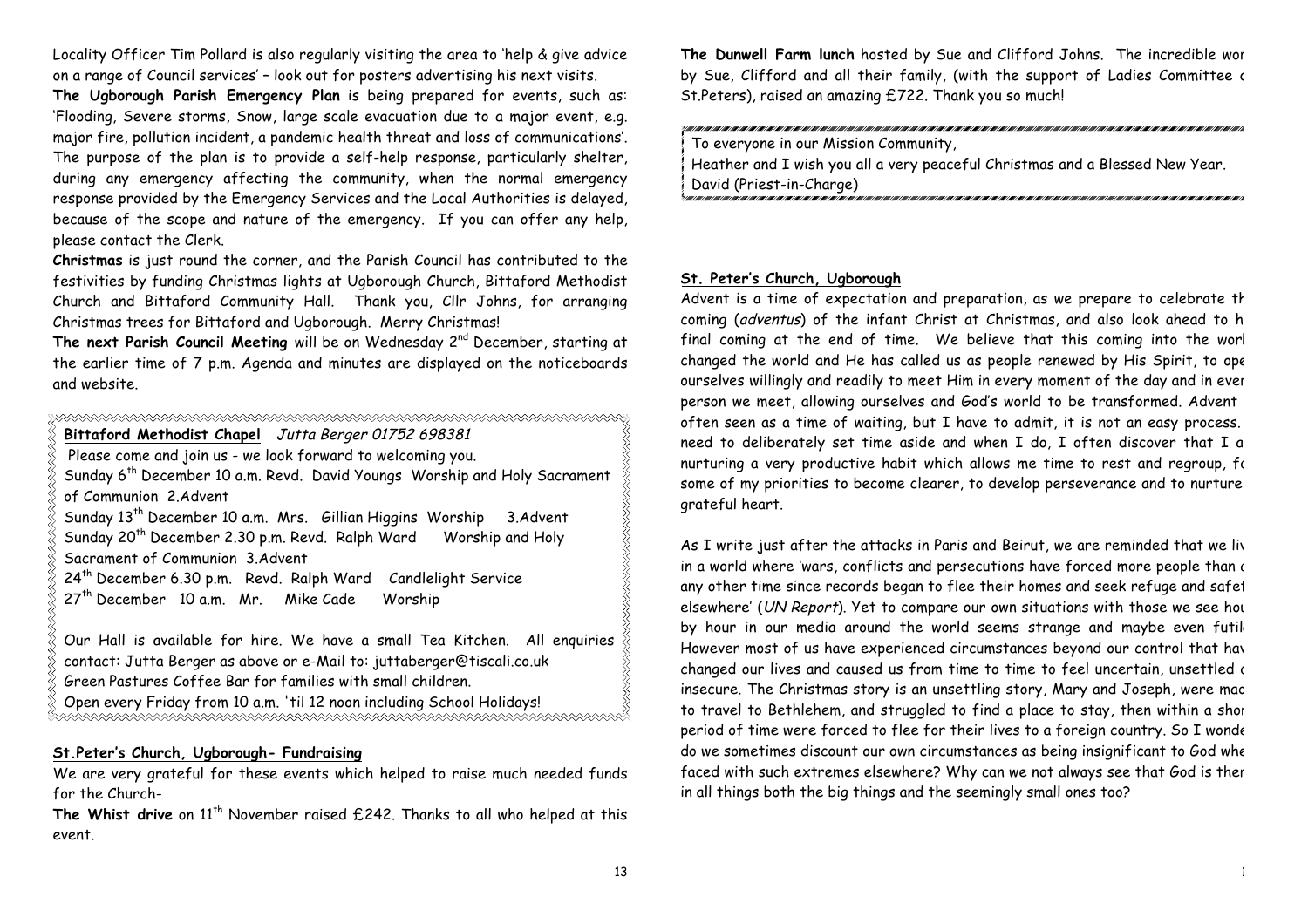There are no easy answers to these questions but as we travel through Advent, towards the celebration of Christmas please take time to reflect on these thoughts. I have recently been reminded that our former Archbishop Rowan Williams once asked the church; are we a place where the world may see God's promise coming to life? Are we (as the people of God) signs of the future that the world would be delighted with? So this Advent take time and allow the promise of God, his Holy Spirit, to be active in your thoughts and lives, trusting that He is at work within us and as our Advent Sunday Gospel reading reminds us, "summer is coming" (Luke 21:30).

May God's peace and blessing be with you David

And from Caroline- **Holy Innocents' Day Vigil** – **Monday Dec 28th 11.00 a.m. – 12 noon St. Mary's, Diptford** A custom has been gathering support over the last few years of taking some time on the feast of the Holy Innocents – those Bethlehem babies & toddlers killed by Herod in his alarm at the prospect of a rival monarch – to hold prayer vigils for all children who are abused, exploited, harmed and killed in all sorts of different circumstances – in families, schools, churches, localities, clubs, hospitals, homes and war zones.

This year we are observing one for just an hour and will be very happy for people to drop in and out or stay for the whole hour. The time will be spent mainly in silence, but there will also be some readings, prayers and music.

**Cathedral Christmas Cards** Exeter Cathedral and the Mathew Locke Society (which supports the Cathedral choristers) have joined forces with local artists to produce some beautiful Christmas cards this year.

There are 4 different designs available priced either £4 or £5 for 10 cards. If you are interested please contact Emma Kennerley in Star House, Diptford. Tel: 01548 821835.

#### **St Peter's Church Services in December**

| Date and time                       | Service                                          |  |  |
|-------------------------------------|--------------------------------------------------|--|--|
| Sunday 6 <sup>th</sup> December     | All Age Worship                                  |  |  |
| 9.30 a.m.                           | An informal service suitable for all the family. |  |  |
| Sunday 13 <sup>th</sup> December    | Sung Eucharist                                   |  |  |
| 11 a.m.                             | A traditional Service of Holy Communion.         |  |  |
| Sunday 20 <sup>th</sup><br>December | Family Communion (said)                          |  |  |
| 9.30 a.m.                           | A slightly less formal service                   |  |  |
| 6.30 p.m.                           | Carol Service followed by mince pies and         |  |  |
|                                     | mulled wine.                                     |  |  |
| Thursday 24 <sup>th</sup> December  | Crib and Christingle service                     |  |  |
| (Christmas Eve) 4 p.m.              |                                                  |  |  |
| 11.30 p.m.                          | Midnight Christmas Communion                     |  |  |
| Friday 25 <sup>th</sup> December    | Christmas Day Communion                          |  |  |
| 11 a.m.                             |                                                  |  |  |
| Sunday 27 <sup>th</sup> December    | Sung Eucharist                                   |  |  |
| 11 a.m.                             |                                                  |  |  |
| Tuesdays (except school             |                                                  |  |  |
| holidays)<br>9 a.m.                 | Celtic Prayer                                    |  |  |

Ivybridge Community College have their Carol Concert at St. Peter's on Wednesday 16<sup>th</sup> December at 6 p.m.

Ugborough Primary School have their Carol Concert at St. Peter's on Thursday 17 December at 6.30 p.m.

The **Three Rivers Mission Community** covers the parishes of Diptford, Ermington, Halwell, Harberton, Harbertonford, Moreleigh, North Huish and Ugborough.

**Priest in charge-**

Rev'd David Sayle, The Rectory Diptford Totnes Devon TQ9 7NY 01548 821199 email **parish\_sayle@me.com.**

**Assistant Priest**

Rev'd Caroline Luff, Harberton Vicarage, Totnes TQ9 7SA

01803 868445 : **pgandcmsl@btinternet.com**

**Business matters should be referred to the church wardens-**

Mrs Helen Hart-**hmhart@sky.com**

Jeremy Wells- 01364 72180

**Parish matters may also be referred to our Reader**

Dr. David Stafford- 01752 691525

#### **Contributions**

Thanks to everyone who has contributed to this Newsletter.